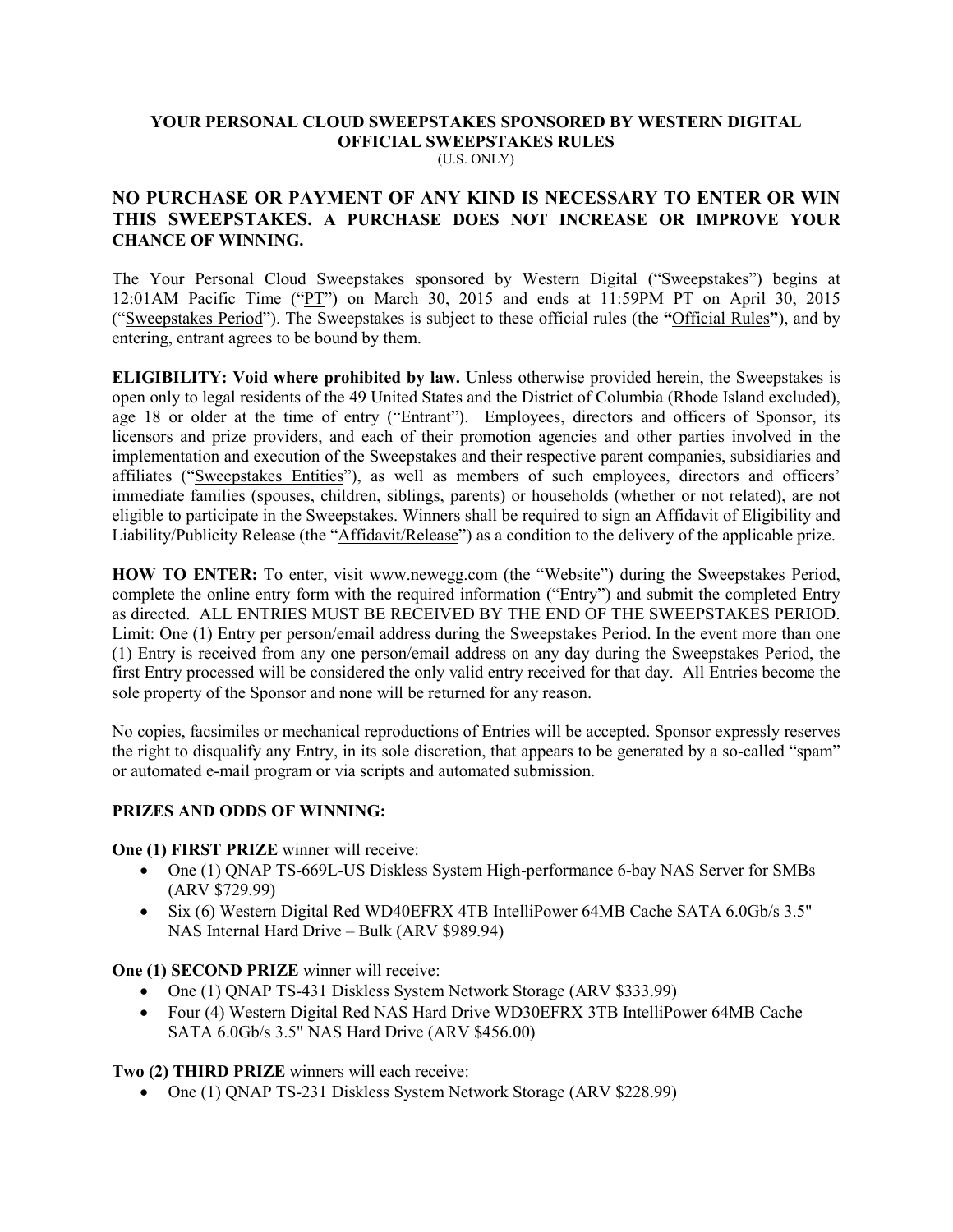• Two (2) Western Digital Red NAS Hard Drive WD30EFRX 3TB IntelliPower 64MB Cache SATA 6.0Gb/s 3.5" NAS Hard Drive (ARV \$229.98)

**Ten (10) FOURTH PRIZE** winners will each receive:

• One (1) Western Digital goodie bag (ARV \$100.00)

Total approximate retail value ("ARV") of all prizes offered: **\$4,427.86**.

Entries and prizes are nontransferable. Prize restrictions may apply per the prize provider issuing the prize. All prizes will be awarded if the number of eligible entries received equals or exceeds the number of prizes. One prize per person.

Odds of winning depend upon the number of eligible Entries received during the Sweepstakes Period.

**WINNER SELECTION:** Winners will be randomly selected in a drawing to take place within ten (10) days from the close of the Sweepstakes Period. The drawings will be conducted by the Administrator at Sponsor's offices located at 17708 Rowland Street, City of Industry, California USA. The decisions of the Sponsor are final and binding in all matters relating to this Sweepstakes. The Administrator will notify the potential winners by telephone (if available), email, and publication of the names on the EggXpert website at www.eggxpert.com following the drawing date. If such notification is undeliverable or no acknowledgement is received by the Administrator from the potential prize winner within five (5) business days of the date of notification or attempted notification, then such potential prize winner will be disqualified, and an alternate winner may be selected in Sponsor's sole discretion. If a prize is refused, a prize notification is returned or deemed undeliverable, or the potential winner is disqualified for any reason, an alternate winner may be selected. Potential prize winner (or parent or legal guardian if potential prize winner is considered a minor in the legal jurisdiction of his or her residence) will be required to execute and return an Affidavit of Eligibility/Release of Liability and, if applicable, a completed IRS W-9 form within two (2) business days of the date of issuance of such documents. Potential prize winner's failure to return all required forms in this two (2) business day time period may result in the potential prize winner being disqualified and an alternate winner may be selected at Sponsor's sole discretion.

**LICENSES AND REPRESENTATIONS:** By submitting an Entry, you hereby grant Sponsor, its licensees, distributor, agents, representatives and other authorized users, a perpetual, exclusive, irrevocable, royalty-free, sub-licensable, and transferrable (in whole or in part) license throughout the universe under all copyright, trademark, patent, trade secrets, moral and privacy and publicity rights and other intellectual property rights you own or control to use, reproduce, transmit, display, exhibit, distribute, index, comment on, modify, create derivative works, perform, and otherwise exploit such Entry, in whole or in part, in all media formats now known or hereafter devised (including on Sponsor sites, on third party websites, on broadcast and cable networks and stations, on broadband and wireless platforms, and on physical media) for any and all purposes including entertainment, news, advertising, promotional, marketing, publicity, trade or commercial purposes, all without further notice to you, with or without attribution, and without the requirement of any permission from or payment to you or to any other person or entity. By submitting an Entry, you represent and warrant that you own or have the necessary rights, licenses, consents and permissions, without the need for any permission from or payment to any other person or entity, to exploit all elements of the Entry in all manners contemplated by these Official Rules.

**GENERAL CONDITIONS AND RELEASES:** An entrant or winner may be disqualified from the Sweepstakes if he or she fails to comply with each provision of these Official Rules, as determined in the sole discretion of Sponsor.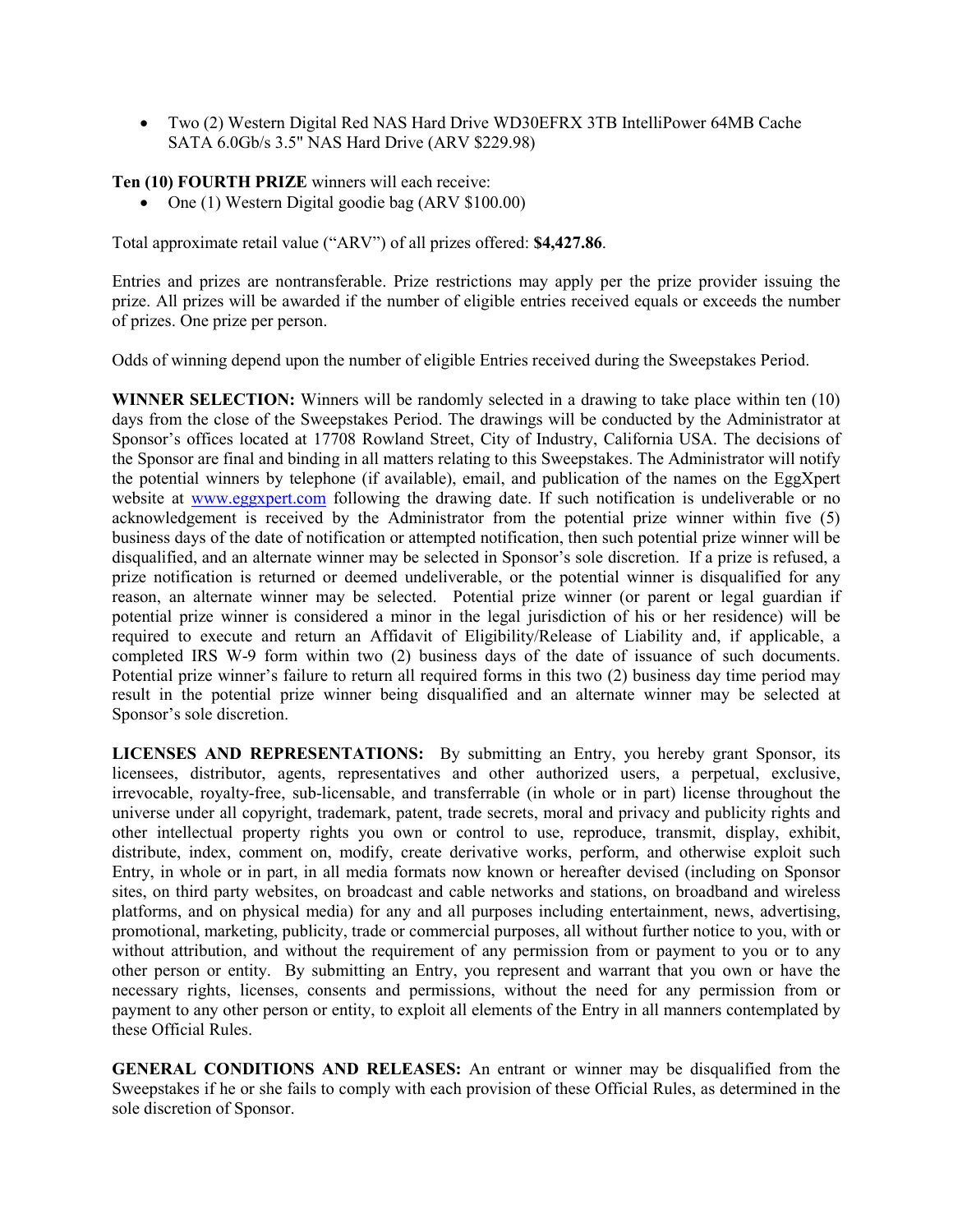Sweepstakes Entities are not responsible for incorrect or inaccurate transcription of Entry information, or for any human or other error, technical malfunctions, lost/delayed data or voice transmission, omission, interruption, deletion, defect, line failures of any telephone network, computer equipment, software, inability to access any online service or Website or to complete a telephone call or facsimile transaction, or any other error or malfunction, or late, lost or misdirected mail, or any injury or damage to Entrant's or any other person's computer related to or resulting from participation in this Sweepstakes. CAUTION: ANY ATTEMPT BY AN ENTRANT OR ANY OTHER INDIVIDUAL TO DELIBERATELY DAMAGE ANY WEBSITE, TAMPER WITH THE ENTRY PROCESS, OR OTHERWISE UNDERMINE THE LEGITIMATE OPERATION OF THE SWEEPSTAKES MAY BE A VIOLATION OF CRIMINAL AND CIVIL LAWS AND SHOULD SUCH AN ATTEMPT BE MADE, SPONSOR RESERVES THE RIGHT TO PROSECUTE ANY SUCH INDIVIDUAL(S) AND TO PURSUE ALL REMEDIES TO THE FULLEST EXTENT PERMITTED BY LAW.

In the event of a dispute regarding the identity of the person submitting the Entry, the Entry will be deemed to be submitted by the person whose name is registered to the e-mail account, and should the person not be able to prove his/her identity against the registered name the Entry will be rejected and result in the disqualification of the Entrant from the Sweepstakes.

Winners will be responsible for all insurance and taxes (including but not limited to federal, state, local and/or income) on the value of the prize awarded. Any United States resident to whom a prize is awarded will be required to provide his or her Social Security number for tax reporting purposes. Sponsor will file an IRS Form 1099 with the Internal Revenue Service if the retail value of the prize, or combined total of all prizes received from SPONSOR in a calendar year, is \$600.00 or greater. If a winner refuses to provide his/her Social Security number, the winner will be disqualified and an alternate winner will be selected in accordance with these Official Rules.

All prizes offered are being provided "as is" with no warranty or guarantee by Sponsor, either express or implied. Any and all warranties and/or guarantees on a prize (if any) are subject to the respective manufacturer's terms therefore, and winner agrees to look solely to such manufacturer(s) for any such warranty and/or guarantee.

No transfer, substitution, upgrade, credit, refund or cash equivalent for prizes is allowed except at Sponsor's sole discretion. Sponsor reserves the right, in its sole discretion, to substitute a prize of equal or greater monetary value or cash value for any prize.

A prize will be distributed within thirty (30) calendar days after the winner of such prize has been successfully contacted, has successfully completed the winner verification process set forth in these Official Rules and has fulfilled all other requirements of these Official Rules. A prize winner who fails to take delivery of his or her prize within thirty (30) calendar days after such prize is first deposited in the mail or delivered to a shipping company for delivery shall be disqualified and such prize shall be forfeited. Any prize returned as undeliverable will result in disqualification and an alternate winner may be selected.

Sponsor's failure to enforce any term of these Official Rules shall not constitute a waiver of that provision. If for any reason the Sweepstakes is not capable of being executed as planned, or if infection by computer virus, bugs, tampering, unauthorized intervention, fraud, action of Entrants, technical failures or any other act, in the opinion of Sponsor, corrupts or affects the administration, security, fairness, integrity, or proper conduct of these Sweepstakes, then Sponsor reserves the right at its sole discretion to disqualify any suspect Entry or Entrant and/or to cancel, terminate, modify or suspend the Sweepstakes. In the event of any cancellation, termination or suspension, notice thereof will be posted on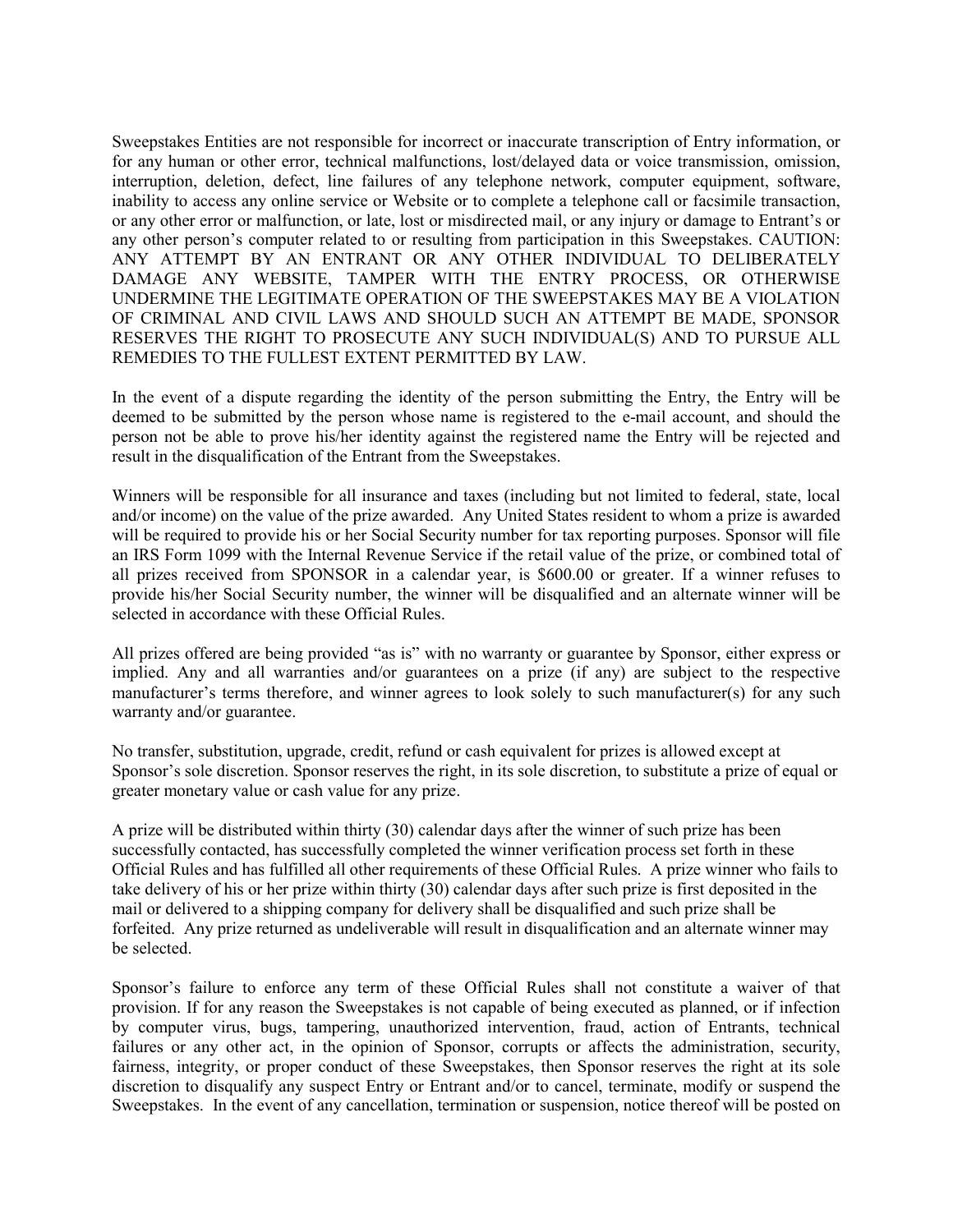the Websites. If the Sponsor decides to reconvene the Sweepstakes after a suspension, the determination of the prize winners will be made, from among all eligible, non-suspect Entries received as of the date of the suspension, as Sponsor determines in its sole discretion. Entries not complying with all rules are subject to disqualification.

By participating, an Entrant (if deemed a minor in the jurisdiction he/she resides, his/her parent and/or legal guardian) agrees to forever and irrevocably release Sweepstakes Entities, and each of their respective directors, officers, agents, employees, shareholders, affiliates, successors and assigns ("Released Parties"), from any and all liability, claims, lawsuits, causes of action, proceedings, demands, judgments, expenses, costs, injuries, death, losses or damages of any kind caused by the Sweepstakes and any element or activity thereof, Entrant's participation, entry or inability to participate or enter the Sweepstakes, the unauthorized or illegal access to personally identifiable or sensitive information collected by Sponsor, the acceptance, possession, use, redemption of, delivery of, inability to use, defect in, or misuse of the prize, Sponsor's administration of the Sweepstakes, the lost, damaged, misdirected, or late delivery of the prize, the collection, sharing and/or use of the Entrant's personally identifiable information by Sponsor or its designees and any violation of any publicity, privacy, property or proprietary rights of entrant, or any errors in the Official Rules or any promotional materials with respect to the Sweepstakes.

Released Parties shall not be liable for 1) failed, returned or misdirected notifications based on inaccurate information provided by the winner on the Sweepstakes entry form, 2) Entries and responses to winner notifications which are lost, late, incomplete, illegible, unintelligible, postage-due, misdirected, damaged or otherwise not received by the intended recipient in whole or in part or for computer or technical error of any kind, 3) any electronic miscommunications or failures, technical hardware or software failures of any kind, lost or unavailable network connections, or failed, incomplete, garbled or delayed computer transmissions which may limit an Entrant's ability to participate in the Sweepstakes, 4) any technical malfunctions of the telephone network, computer on-line system, computer equipment, software, program malfunctions or other failures, delayed computer transactions or network connections that are human, mechanical or technical in nature, or any combination thereof, including any injury or damage to Entrant's or any other person's computer related to or resulting from downloading any part of this Sweepstakes or 5) any warranty of fitness or merchantability of any prize or the function or operation thereof, which shall be the sole responsibility of the manufacturer of the prize.

Unless prohibited by applicable law, Entry constitutes permission to use an Entrant's name, photograph, likeness, voice, address (city and state) and testimonials throughout the universe, in all media, in perpetuity, in any manner Sponsor deems appropriate for publicity purposes without any further compensation to such entrant.

No more than the stated number of prizes will be awarded. If, as a result of error relating to the entry process, drawing or any other aspect of the Sweepstakes, there are more selected winners than contemplated in these Official Rules, there will be a random draw among all eligible selected winners after the Sweepstakes Period to award the correct number of prizes.

**DISPUTES:** Entrant (but if deemed a minor in the jurisdiction in which he or she resides, Entrant's parent or legal guardian), agrees that any and all disputes, claims and causes of action arising out of, or connected with, the Sweepstakes or any prize awarded shall be resolved individually, without resort to any form of class action, and exclusively by the appropriate court located in Los Angeles County, California, U.S.A. Entrant further agrees that any and all claims, judgments, and awards shall be limited to actual out-of-pocket costs incurred, including costs associated with entering this Sweepstakes but in no event attorneys' fees, and under no circumstances will Entrant be permitted to obtain awards for, and Entrant hereby waives all rights to, claim punitive, incidental and consequential damages and any other